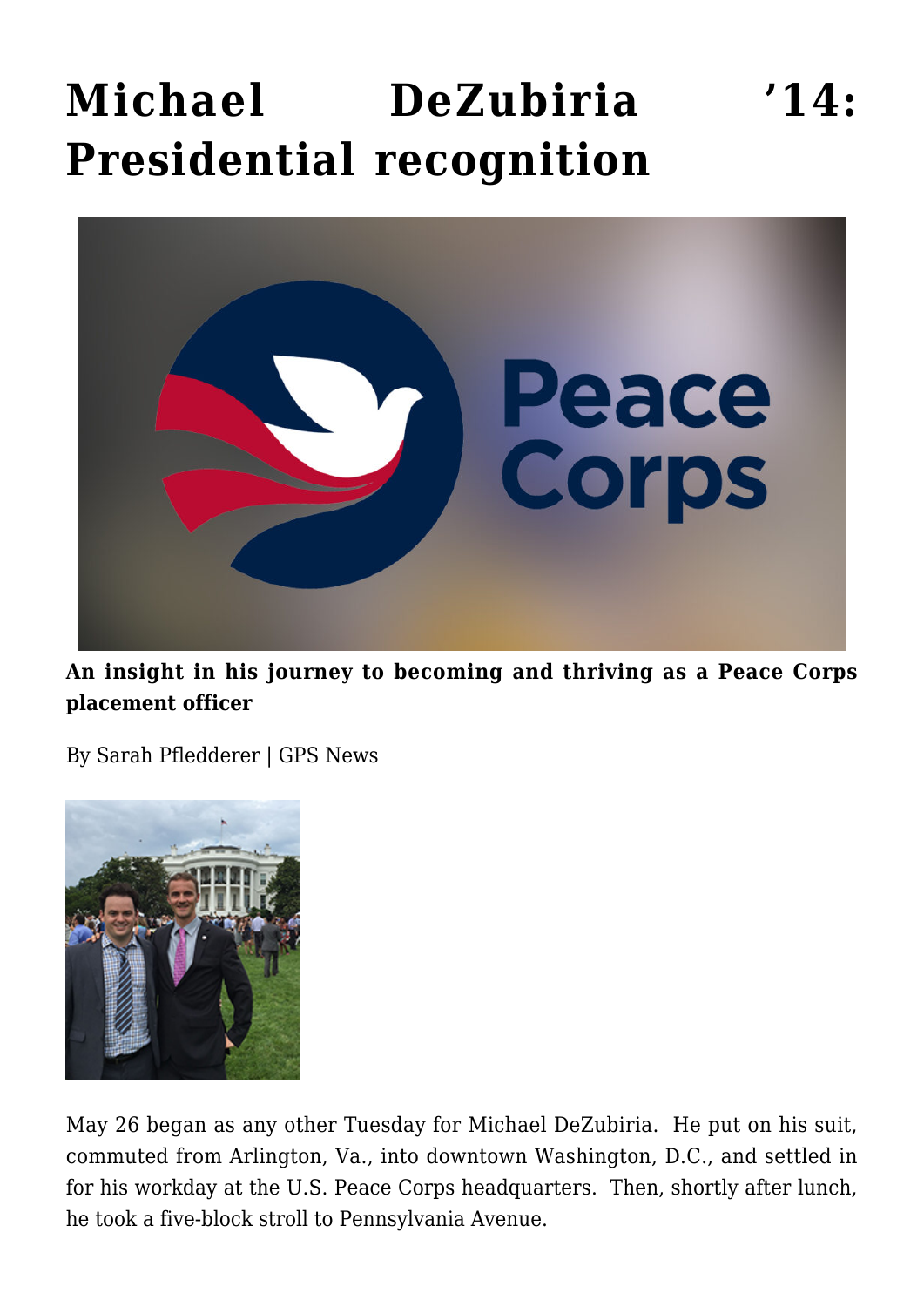"I walked up to the Secret Service on the sidewalk," DeZubiria recalled. "I just said, 'I have a meeting with the president at 3:30.'"

On the now not-so-usual weekday, he had a personal meet-and-greet in the Oval Office with President Barack Obama. The meeting was set in acknowledgment of DeZubiria being an "outstanding hiring success" as a Peace Corps placement officer.

"To be recognized by a president is going to be hard to top," he said, having kicked off his career just a year ago after graduating from the UC San Diego School of Global Policy and Strategy (GPS).

However, Obama personally remembering him a few weeks later at an event on the White House's south lawn came pretty close, DeZubiria added, amusingly.

## **Positioned for success**

As a placement officer, DeZubiria determines what program (such as agricultural, education, health, etc.) Peace Corps applicants are admitted to in China and the Dominican Republic. There are approximately 30 placement officers in his office, with each in charge of a particular country or region.

"Essentially, it's like human resources," DeZubiria explained, thus there's a lot of interviewing involved with applicants.

He came across the job in his second year at GPS through a campus initiative program run by the Presidential Personnel Office. After applying in December 2013, DeZubiria was invited to interview at the White House complex the day after graduation. He still recalls the chaos that came with walking across the stage for his diploma and then dashing to the airport at the end of the ceremony.

"I would never have been able to have this opportunity if it wasn't for GPS. … The rigors of GPS prepared me for this," DeZubiria said.

He is an atypical placement officer, though, in that he is not a returned Peace Corps volunteer, as most of his colleagues are. His Chinese expertise stems from his formal education and first-hand experience.